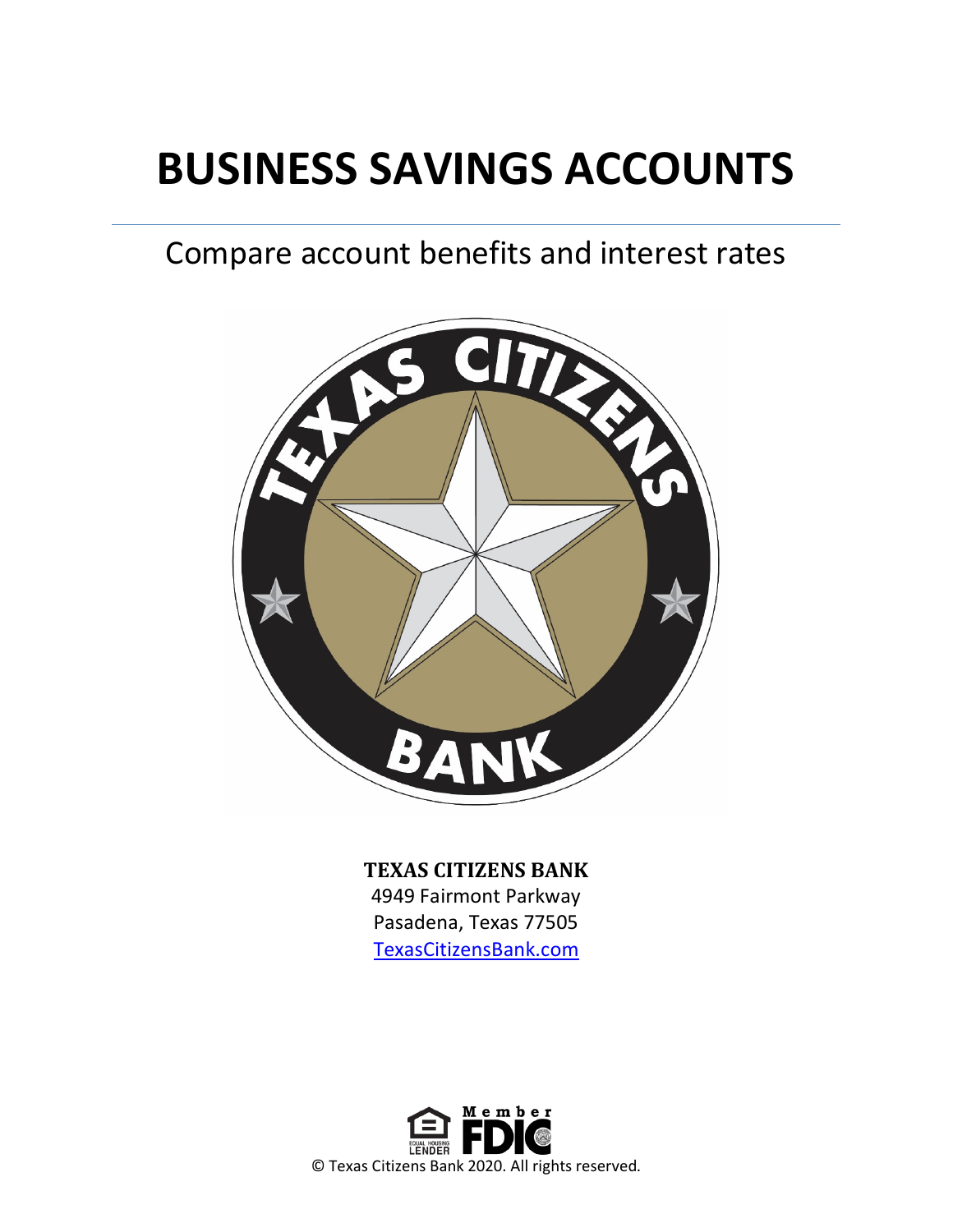### **Business Savings Comparison Chart**

By banking with your dedicated business lender, you can keep your finances better connected and in the hands of a bank you trust. What you're paying in fees you could be making in interest, rewards, and other exclusive benefits with our preferred business savings solutions.

|                                          | <b>BizReward</b><br>Money Fund <sup>1</sup>                                                                                               | <b>Premier Money</b><br><b>Market</b>                                                                                                     | <b>Money</b><br><b>Market</b>                                                                                                             | <b>Savings</b><br><b>Account</b>                                                                                                                                   |
|------------------------------------------|-------------------------------------------------------------------------------------------------------------------------------------------|-------------------------------------------------------------------------------------------------------------------------------------------|-------------------------------------------------------------------------------------------------------------------------------------------|--------------------------------------------------------------------------------------------------------------------------------------------------------------------|
| <b>Minimum</b><br><b>Opening Deposit</b> | \$100                                                                                                                                     | \$25,000                                                                                                                                  | \$100                                                                                                                                     | \$100                                                                                                                                                              |
| <b>Minimum</b><br><b>Balance</b>         | \$2,500                                                                                                                                   | \$25,000                                                                                                                                  | \$2,500                                                                                                                                   | \$100                                                                                                                                                              |
| <b>Maintenance Fee</b>                   | \$30 per<br>statement<br>cycle<br>if the balance of<br>the account falls<br>below \$2,500 any<br>day of the month                         | \$25 per month<br>if the balance of the<br>account falls below<br>\$25,000 any day of the<br>month                                        | \$25 per<br>month<br>if the balance of<br>the account falls<br>below \$2,500 any<br>day of the month                                      | \$5 per quarter<br>If the balance of the<br>account falls below \$100<br>any day of the quarter                                                                    |
| <b>Withdrawals</b>                       | $62$ per<br>statement cycle<br>each transaction<br>exceeding six per<br>statement cycle will be<br>charged an excess debit<br>fee of \$25 | $62$ per<br>statement cycle<br>each transaction<br>exceeding six per<br>statement cycle will be<br>charged an excess debit<br>fee of \$25 | $62$ per<br>statement cycle<br>each transaction<br>exceeding<br>six per statement cycle<br>will be charged an excess<br>debit fee of \$25 | $33$ per calendar<br>statement cycle<br>each transaction<br>exceeding<br>three per calendar<br>statement cycle will be<br>charged an excessive<br>debit fee of \$5 |
| <b>Online Banking</b>                    | Yes                                                                                                                                       | Yes                                                                                                                                       | Yes                                                                                                                                       | Yes                                                                                                                                                                |
| e-Statements                             | Yes                                                                                                                                       | Yes                                                                                                                                       | Yes                                                                                                                                       | Yes                                                                                                                                                                |
| <b>Check Imaging</b>                     | Yes                                                                                                                                       | Yes                                                                                                                                       | Yes                                                                                                                                       | Yes                                                                                                                                                                |
| <b>Interest</b>                          | Yes<br>if balance of the account<br>does not fall below<br>\$2,500 any day of the<br>month                                                | Yes                                                                                                                                       | Yes                                                                                                                                       | Yes                                                                                                                                                                |

#### **Accounts at a Glance**

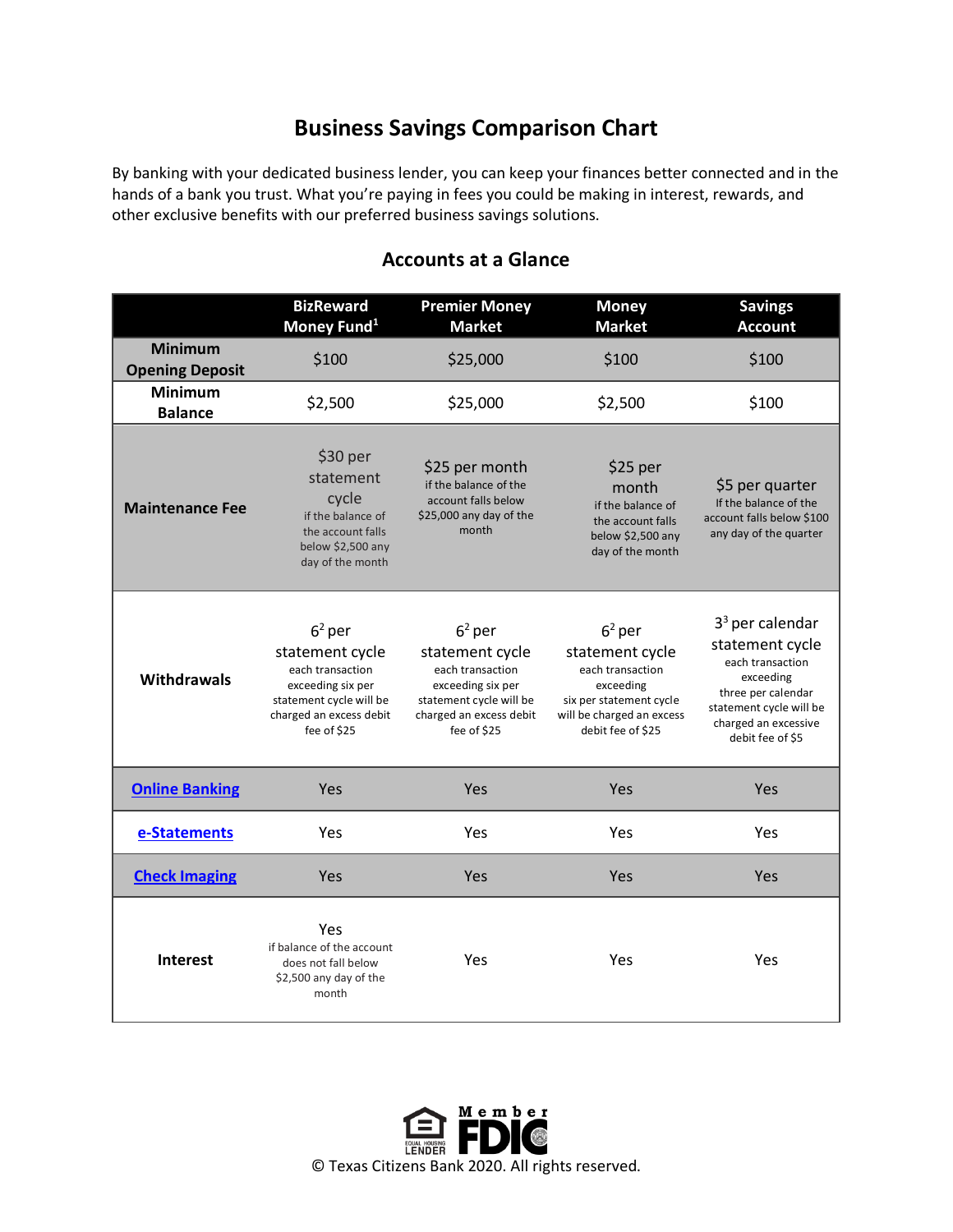#### **Annual Percentage Yield (APY)**

Annual Percentage Yield (APY) is a percentage rate reflecting the total amount of interest paid on an account, based on the interest rate and the frequency of compounding during a 365-day period. Rates current as of March 20, 2020. Rates may change after account opening. Fees could reduce earnings.

|                            | <b>BizReward</b><br><b>Money Fund APY</b> | <b>Premier Money</b><br><b>Market</b> | <b>Money Market</b><br><b>APY</b> | <b>Savings</b><br><b>Account APY</b> |
|----------------------------|-------------------------------------------|---------------------------------------|-----------------------------------|--------------------------------------|
| < 2,500                    | 0.00%                                     | 0.25%                                 | 0.10%                             | 0.10%                                |
| $$2,500-$<br>\$24,999.99   | 0.35%                                     | 0.25%                                 | 0.25%                             | 0.10%                                |
| $$25,000-$<br>\$74,999.99  | 0.50%                                     | 0.25%                                 | 0.50%                             | 0.10%                                |
| \$75,000-<br>\$99,999.99   | 0.50%                                     | 0.75%                                 | 0.50%                             | 0.10%                                |
| \$100,000-<br>\$249,999.99 | 0.85%                                     | 0.75%                                 | 0.75%                             | 0.10%                                |
| \$250,000-<br>\$749,999.99 | 1.00%                                     | 1.36%                                 | 1.00%                             | 0.10%                                |
| ≥\$750,000                 | 1.00%                                     | 1.66%                                 | 1.00%                             | 0.10%                                |

#### **Schedule of Fees**

| <b>Action</b>                                           | Fee                             |
|---------------------------------------------------------|---------------------------------|
| <b>Account Statement</b>                                |                                 |
| <b>Printout During Cycle (e-Statement is free)</b>      | \$4                             |
| Faxed                                                   | \$5                             |
| <b>Paper Account Statement with imaged transactions</b> | \$1/month                       |
| (in place of electronic statement)                      |                                 |
| <b>Balance Inquiry (Checking and Savings)</b>           |                                 |
| Auto                                                    | Free                            |
| In Person                                               | 3 Free, \$2 for each additional |
| <b>Cashier's Check</b>                                  |                                 |
| <b>Customer</b>                                         | \$10                            |
| <b>Non-Customer</b>                                     | \$20                            |
| <b>Closed Account (within first 90 days)</b>            | \$25                            |
| Coin                                                    |                                 |
| <b>Currency Strap In/Out</b>                            | \$0.50                          |
| <b>Rolled Coin In/Out</b>                               | \$0.10                          |
| <b>Coin Deposit Sorted Bag</b>                          | No charge                       |
| <b>Coin Deposit Mixed Bag</b>                           | No charge                       |
| <b>Box Coin Wrappers</b>                                | $$3 + cost$                     |
| <b>Collection (per item)</b>                            | \$20                            |

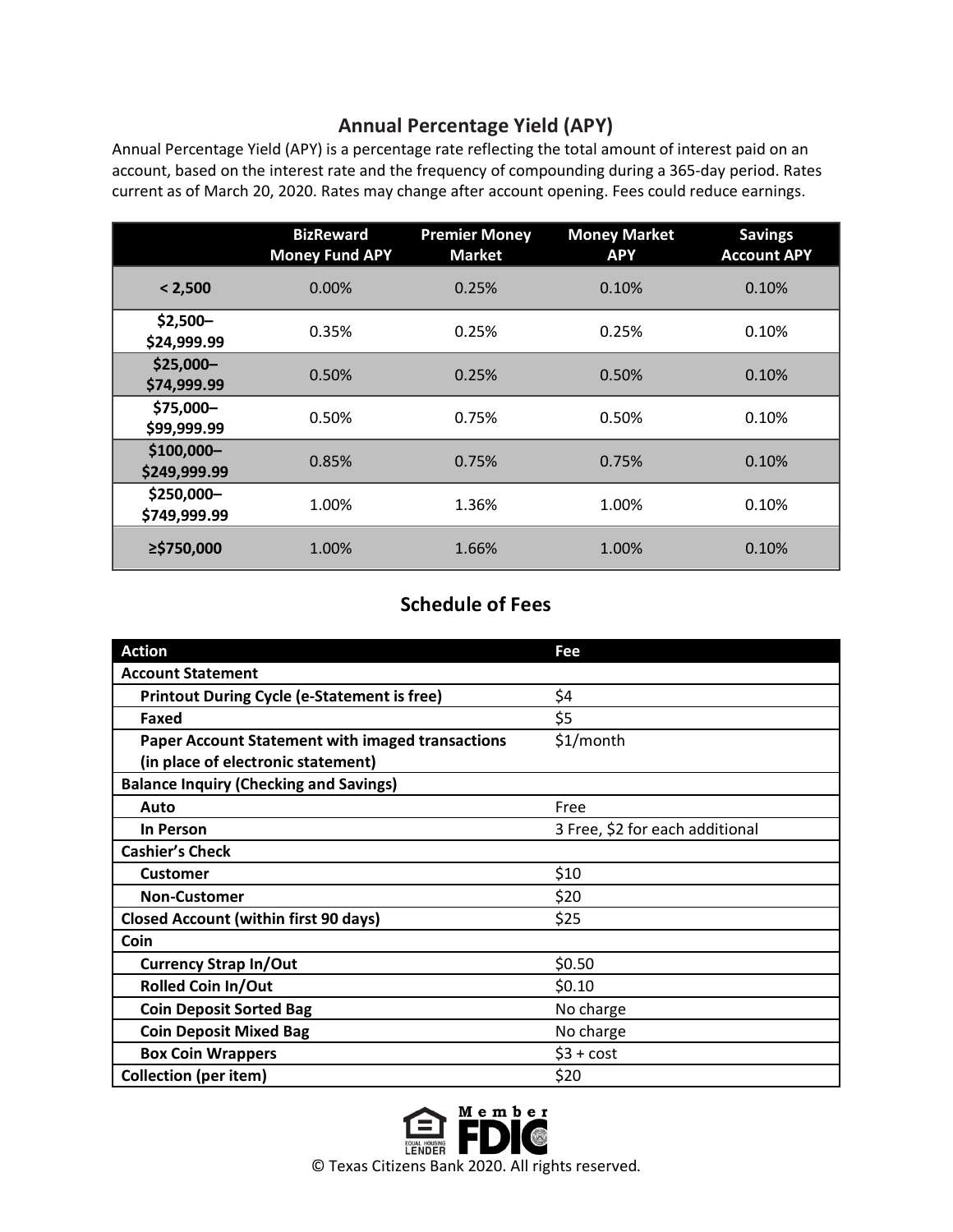| <b>Currency Bags</b>                                    |                                          |
|---------------------------------------------------------|------------------------------------------|
| <b>Coin Bag</b>                                         | \$2.50                                   |
| <b>Money Bag</b>                                        | First bag free, \$5 for each additional  |
| <b>Deposit Correction</b>                               | No charge                                |
| <b>Deposited Item Returned</b>                          | \$5                                      |
| <b>Special Handling</b>                                 | \$10                                     |
| Garnishment/Writ                                        | \$50 + legal fees                        |
| <b>Gift Cards</b>                                       | \$5                                      |
| <b>Hold Statement</b>                                   | \$5                                      |
| Overdraft Item <sup>®</sup>                             | \$35/item                                |
| Return Item Fee (non-sufficient funds)**                | \$35/item                                |
| Levy                                                    | \$50                                     |
| <b>Money Order</b>                                      |                                          |
| <b>Customer</b>                                         | \$6                                      |
| <b>Non-Customer</b>                                     | \$12                                     |
| <b>Night Deposit Bag</b>                                | \$25                                     |
| <b>Notary Service</b>                                   |                                          |
| <b>Customer</b>                                         | Free                                     |
| <b>Non-Customer</b>                                     | (per signature) \$15                     |
| <b>Online Banking Cash Management</b>                   | \$35/month                               |
| <b>Automated Clearing House (ACH)</b>                   |                                          |
| <b>Batch Originated</b>                                 | \$10/batch                               |
| <b>Item Originated</b>                                  | \$0.13/item                              |
| <b>Bill Pay Check Reproduction</b>                      | \$10                                     |
| <b>Bill Pay Research</b>                                | \$30                                     |
| <b>Bill Pay Stop Pay</b>                                | \$25                                     |
| <b>Electronic Funds Transfer Payment System (EFTPS)</b> |                                          |
| <b>Items Originated</b>                                 | \$3/item                                 |
| <b>Research</b>                                         |                                          |
| <b>Per Hour</b>                                         | \$25 (1 hour minimum)                    |
| Per Copy                                                | \$1                                      |
| <b>Stop Payment</b>                                     |                                          |
| Per Item                                                | \$25                                     |
| Range                                                   | \$25                                     |
| <b>Temporary Check</b>                                  | First 4 free, \$0.25 for each additional |
| <b>Transfer of Funds</b>                                |                                          |
| <b>Auto System</b>                                      | Free                                     |
| <b>Telephone</b>                                        | \$5                                      |
| <b>Wire Transfer</b>                                    |                                          |
| <b>Branch Banking Domestic Outgoing</b>                 | \$20                                     |
| <b>Branch Banking International Outgoing</b>            | $$20 + $45$                              |
| <b>Online Banking Domestic Outgoing</b>                 | \$15                                     |
| <b>Online Banking International Outgoing</b>            | $$15 + $45$                              |
| <b>Domestic/International Incoming</b>                  | \$5                                      |